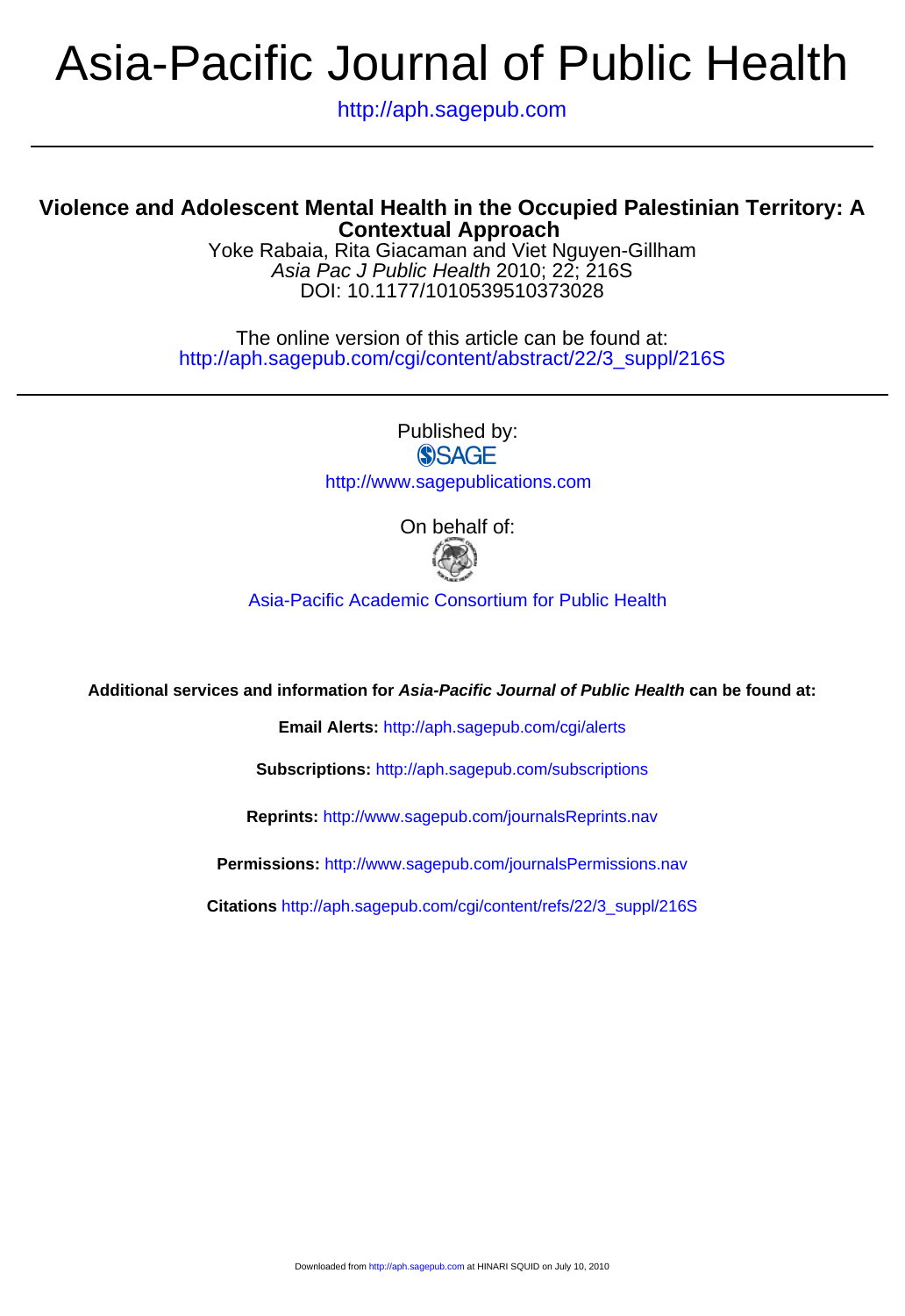# **Violence and Adolescent Mental Health in the Occupied Palestinian Territory: A Contextual Approach**

Asia-Pacific Journal of Public Health Supplement to 22(3) 216S–221S © 2010 APJPH Reprints and permission: http://www. sagepub.com/journalsPermissions.nav DOI: 10.1177/1010539510373028 http://aph.sagepub.com



# **Yoke Rabaia MPH1 , Rita Giacaman PharmD1 , and Viet Nguyen-Gillham PhD1**

## **Abstract**

During the past decade, the Institute of Community and Public Health at Birzeit University has focused on youth psychosocial mental health research with special attention given to protective factors and forms of resilience adopted by people coping with extraordinary and violent times. The authors take a critical view of the predominantly biomedical interventions adopted by humanitarian aid agencies and question the utility of therapeutic forms of interventions introduced by Western medicine. In a context of collective exposure to violence, individual healing methods based on one-to-one counselling generally have little effect. An alternative approach is proposed that views Palestinian mental health within the historical and political context of loss and injustice, while acknowledging the lack of human security and social justice as a determining factor. In building an argument for the development of psychosocial mental health interventions that are contextually appropriate to the Palestinian situation and collective in nature, the authors present an example of an intervention designed and developed in joint cooperation between a Palestinian academic institution and a Palestinian partner in the field.

#### **Keywords**

collective suffering, global health research, intervention, mental health, Palestinian youth, resilience, trauma, war

## **Introduction**

In the early part of the 20th century, Palestinians witnessed the increasing influx of European Jewish immigrants to Palestine.

British Undersecretary of State Lord Balfour had written a letter to Baron de Rothschild in 1917, in which it was stated that "His Majesty's Government views with favor the establishment in Palestine of a national home for the Jewish people, and will use their best endeavors to facilitate

Institute of Community and Public Health, Birzeit University, West Bank, occupied Palestinian territory.

**Corresponding Author:** Yoke Rabaia, Institute of Community and Public Health, Birzeit University, PO Box 14, Birzeit, West Bank, Palestine (via Israel)

Email: ymeulen@gmail.com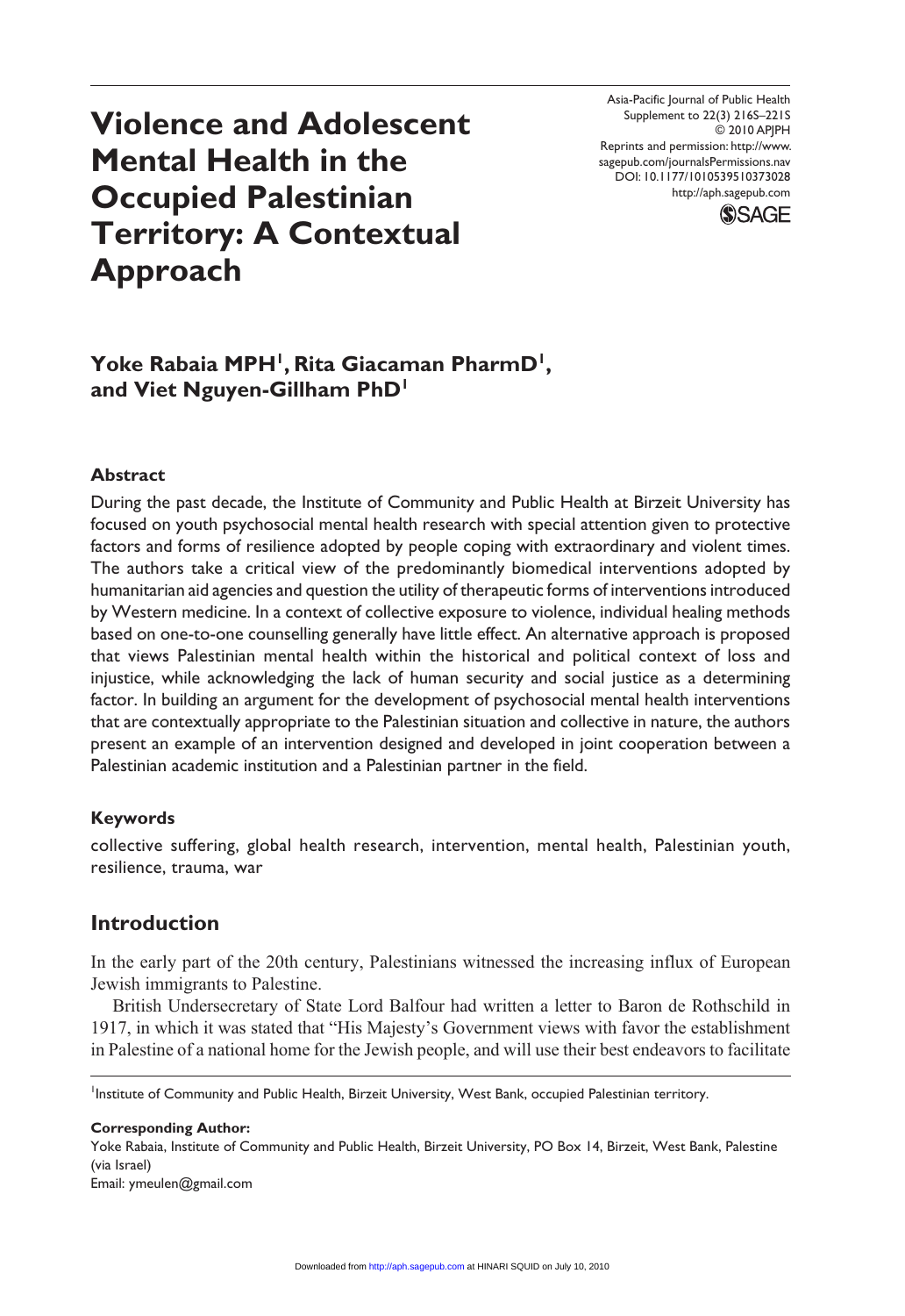the achievement of this object . . ." Ensuing protests by the local Palestinian population, and especially large-scale strikes, demonstrations, and acts of resistance known as the 1936-1939 rebellion, were suppressed by the British army, and by the early 1940s Palestinians had been largely disarmed. Although several white papers indicated a willingness by the British administration to curb Jewish immigration into the country, $<sup>1</sup>$  the genocide committed during World War II in Euro-</sup> pean countries had the opposite effect. Large numbers of Jewish survivors sought a new home in Palestine rather than returning to their European countries of origin.

A partition plan, whereby it was proposed that a large part of Palestine would become an independent Jewish country, was totally unacceptable to the Palestinians, who had been living on this land for centuries. Furthermore, the legality of the proposal was highly questionable.<sup>1</sup> As Britain began to lose control of the situation, and with the official termination of their mandate in 1948, Israel declared statehood. In the war that followed, the largely disarmed Palestinians, albeit supported by Arab armies, lost to the heavily armed Zionist Jews. More than 700 000 Palestinians, or two thirds of the Palestinian population, were dispossessed and became refugees in neighboring countries. The unilaterally declared Israeli state was soon recognized by many of the world's major powers leaving Palestinians outraged at how their national existence had been sacrificed to compensate for a people whose human rights had been violated in the most horrible ways in Europe, far from Palestine and Palestinians.

It is of critical importance to understand this fundamental injustice that lies behind the ongoing conflict between Israel and the Palestinians. In 1967, there was further loss of land with the Israeli occupation and subsequent colonization of the Gaza Strip and the West Bank. Despite 2 *intifadas* or Palestinian uprisings, Palestinians under Israeli military occupation and siege continue to suffer from a system of structural violence and lack of human security.<sup>2</sup>

Academic interest in the mental health effects of the Palestinian history of loss and dispossession, however, is relatively new. This trend did not set into place until the first *intifada* in the late 1980s, when a seemingly opaque picture of a "benign" occupation, as Israel had tried to portray it, was transformed into images of violent military occupation. As international attention to the Israeli–Palestinian conflict increased dramatically, Western researchers began to investigate the impact of violence on ordinary people. Many of these studies focused on the negative outcomes of violence on mental health, with high percentages of posttraumatic stress disorder (PTSD) or its symptoms among Palestinians emerging as a frequent theme. The fact that "the medicalization of collective suffering" can be used as a powerful tool for advocacy<sup>3</sup> may have influenced the high percentages of PTSD or its symptoms that were registered among Palestinians during the first and second *intifada*.

But can the diagnostic category of PTSD, which was first developed to conceptualize the mental health problems of individual soldiers returning from a combat zone, be adopted to understand the distress of a population dealing with a history of military violence, dispossession and dispersion, ongoing colonization, humiliation, and a generally hopeless political situation? A long debate on this issue was best expressed by Derek Summerfield, who argued, that "PTSD is a Western construct that imposed a medical model on the suffering of people in war situations, thus encouraging the emergence of a trauma industry that could be exported to any culture."<sup>4-7</sup>

The problem with this Western medical construct is 2-fold: on the one hand, its pathogenic orientation leads to a dichotomy between health and ill-health,<sup>8</sup> whereas on the other hand, it assumes that the impact of collective violence can be diagnosed and treated by focusing on the individual.

An alternative model premised on a local conceptualization locates health and ill-health as lying at extreme ends of a continuum, with most people oscillating between these extremes, being neither 100% "healthy," nor 100% "ill." The question is what helps people to remain on the healthy side of the continuum, rather than succumbing to "illness."9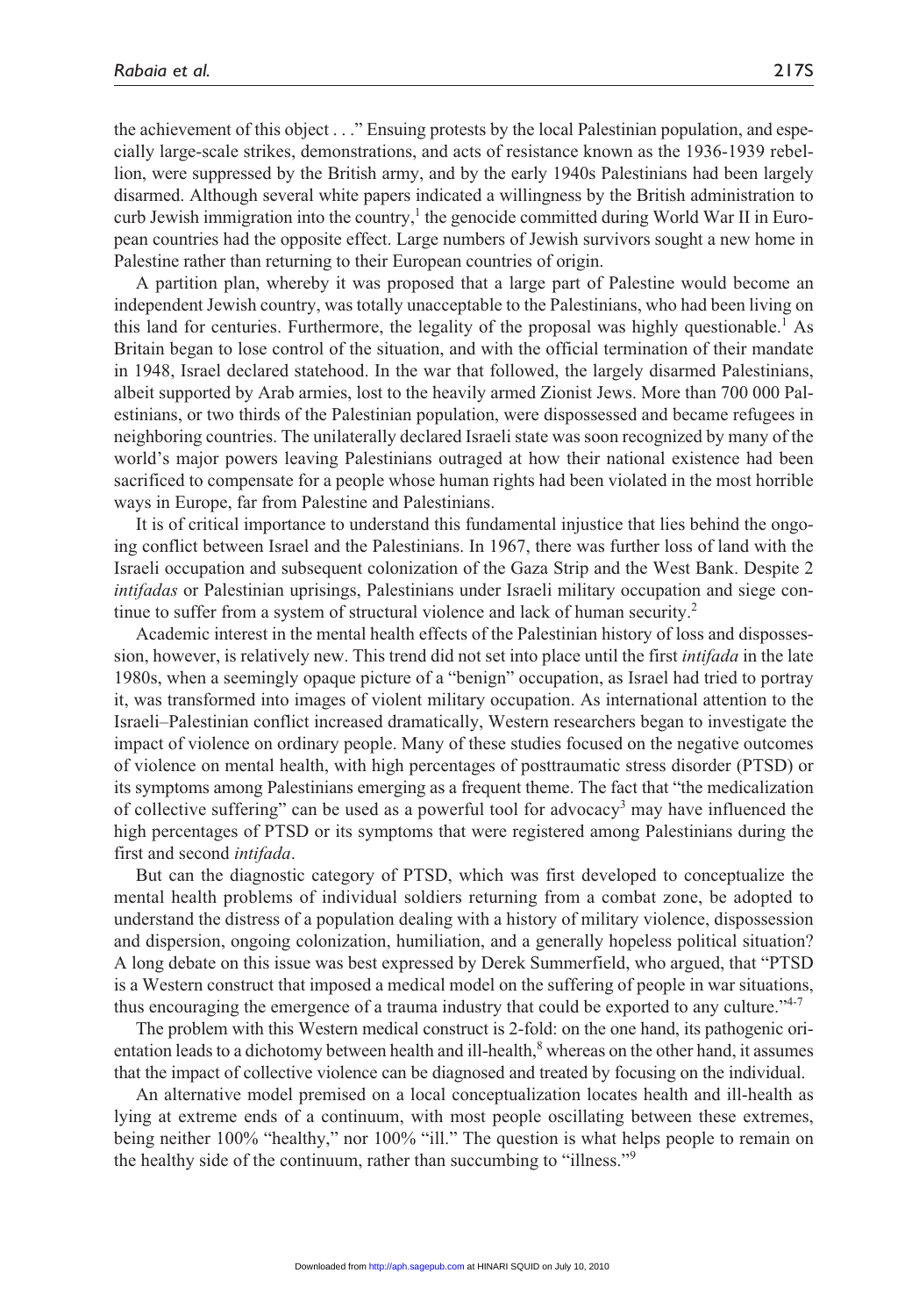# **Methods**

After the Israeli army invasions of Palestinian cities on the West Bank and Gaza Strip in 2002, the Institute of Community and Public Health conducted a quantitative survey among a representative sample of 3415 students attending 10th and 11th grades in the Ramallah district. The aim of the survey was to find out how Palestinian adolescents cope with trauma and violence. Results indicated that young people suffered from a variety of symptoms related to their exposure to severe forms of political violence. At the same time, Palestinian youth also used various coping mechanisms to deal with the traumatic stress that has affected them and their communities. Boys were found to be more prone to behavioral reactions, such as the use of abusive language or aggressive behavior, whereas girls tended to somatize more with higher numbers of subjective health complaints. The quantitative survey was followed by a qualitative component, which looked at the way in which young people constructed and interpreted their violated realities in addition to examining how they coped with chronic political violation. A total of 21 focus groups, 10 for girls, 9 for boys, and 2 mixed groups were completed and yielded important insights.

# **Results**

Young people tended to describe their experience of the pervasive violence in collective rather than individual terms. They also perceived their experiences to be less traumatic than those of Palestinians living elsewhere in the occupied Palestinian territory.

A boy from a village that is being cut off from other areas by the Israeli-built Separation Wall said, "What is happening to us  $[\dots]$  is highly insignificant compared to what is happening in Ramallah, Gaza and Nablus."

Furthermore, the focus groups revealed the fluidity and dualism of young Palestinians' ways of coping with traumatic living circumstances.10 On the one hand, they complained about the hopelessness of the situation and their envy of young people in other countries because they have the freedom to travel and live a normal life. On the other, they spoke of optimism and interpreted as small acts of resistance simple daily activities like going to school in the face of checkpoints.

However, despite the political instability, the study revealed a marked degree of normality informing daily life. Palestinian youth go to school; they help their parents after school; they take part in extracurricular activities if available; they study, watch television, and sometimes they are just bored "because everything is the same, and since everything is the same, I can do nothing to change the situation."9

Resilience takes different forms. Young boys may express their resistance to the occupation through throwing stones at Israeli soldiers and jeeps. Sometimes, taking part in street demonstrations and protests can be a part of daily life while at other times these same young people may consider going to school in defiance of checkpoints as their "weapon."

These young people did not see themselves as suffering from a mental illness. Nor did they ask to be treated. While enjoying the focus group discussion for its opportunity to express themselves, one of the students had a specific request for the international researcher, namely, ". . . to convey the reality as it is to the West. That is all we need."

In other words, a Western biomedicalized intervention may be inappropriate in situations where the sources of stress are external rather than located within the person. Palestinian lack of interest in professional help was illustrated by a study completed in March 2009 by UNFPA and the Norwegian FAFO Institute for Applied International Studies<sup>11</sup> involving a representative sample of 2000 households in 132 locations in the Gaza Strip. The results revealed that when asked to whom people would like to talk to about their worries (6 weeks after the Gaza assault of December 2008–January 2009), about 25% of the respondents reported no need or preferred not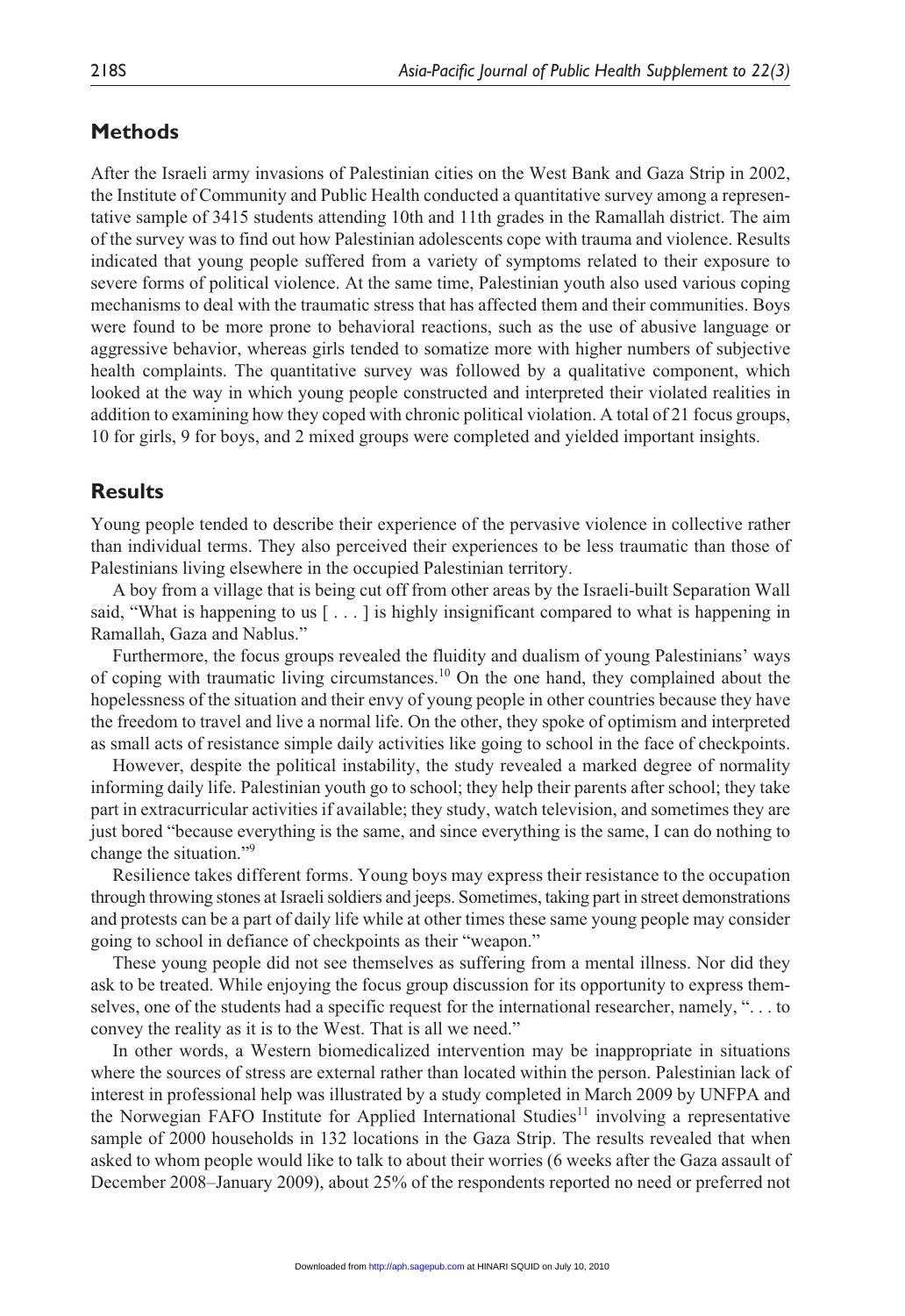to talk to anyone, 59% reported that they would prefer to speak to family members, 22% to friends, and only 1% to professionals.

# **The Collective Intervention**

Thus, rather than focusing on individual behaviors and symptoms of distress which can be explained as understandable reactions to exposure to violence, the Institute of Community and Public Health recommended a more contextualized and public health approach to dealing with the social suffering of war, violation and symptoms. These recommendations include

- 1. the development of a community model of intervention taking into consideration the fact that young people identify themselves as groups;
- 2. strengthening youth centers and facilities for young people so that they will have a space to express themselves, share their problems, and become active in communal affairs and problem solving;
- 3. training of youth workers in supporting and promoting youth engagement; and
- 4. the utilization of school resources, for example as a venue for youth or community activities.

Unlike more traditional academic approaches, the involvement of the institute did not end with the release of the report or the formulation of the recommendations. Instead, the institute went on to partner with a local nongovernmental organization (NGO), the Community-Based Rehabilitation (CBR) program in the north of the West Bank, to design and implement an intervention program based on the recommendations. A main consideration in designing the intervention was to ensure sustainability and a minimal dependence on external funding. In working directly with a partner in the field, the mental health unit at the Institute of Community and Public Health attempted to stay true to the guidelines for action set by the institute, thus departing from a purely "academic research" mode to one based on "research-to-action." For the CBR program, it meant that their initial interest in adding a psychosocial component to their mandate of supporting people with disabilities was to be operationalized in partnership with Birzeit University's Institute of Community and Public Health, with a focus on young people.

Over the course of 4 years, the development of this cooperation has included the sometimes painstaking task of confidence building between the 2 organizations, team building in and between the 2 organizations, needs assessments in 4 villages for the pilot project, a rigorous evaluation after the first year of the pilot intervention, and finally the adaptation of the model. The commitment of both teams to overcome setbacks related to financial and human resources, and ongoing warlike conditions, has been of undeniable importance to the still fragile but rather startling success of the project in some villages.

At the time of writing, CBR workers in 18 villages in the north of the West Bank have established youth groups that meet regularly (usually once a week). These meetings provide an opportunity for young people to discuss issues related to themselves and to their community, to learn about disability, and to take an action role in helping the CBR worker with community activities for the integration of people with disabilities, for example, summer camps, communal Ramadan (the Muslim holy month of fasting) "breakfasts," celebration of Mother's Day and the Day of the Disabled. An unexpected but important outcome emerging from this project is that young people with disabilities have not only become group members themselves, they have found an opportunity to develop their leadership skills in these groups as well as to contribute to the work of CBR rather than being at the receiving end.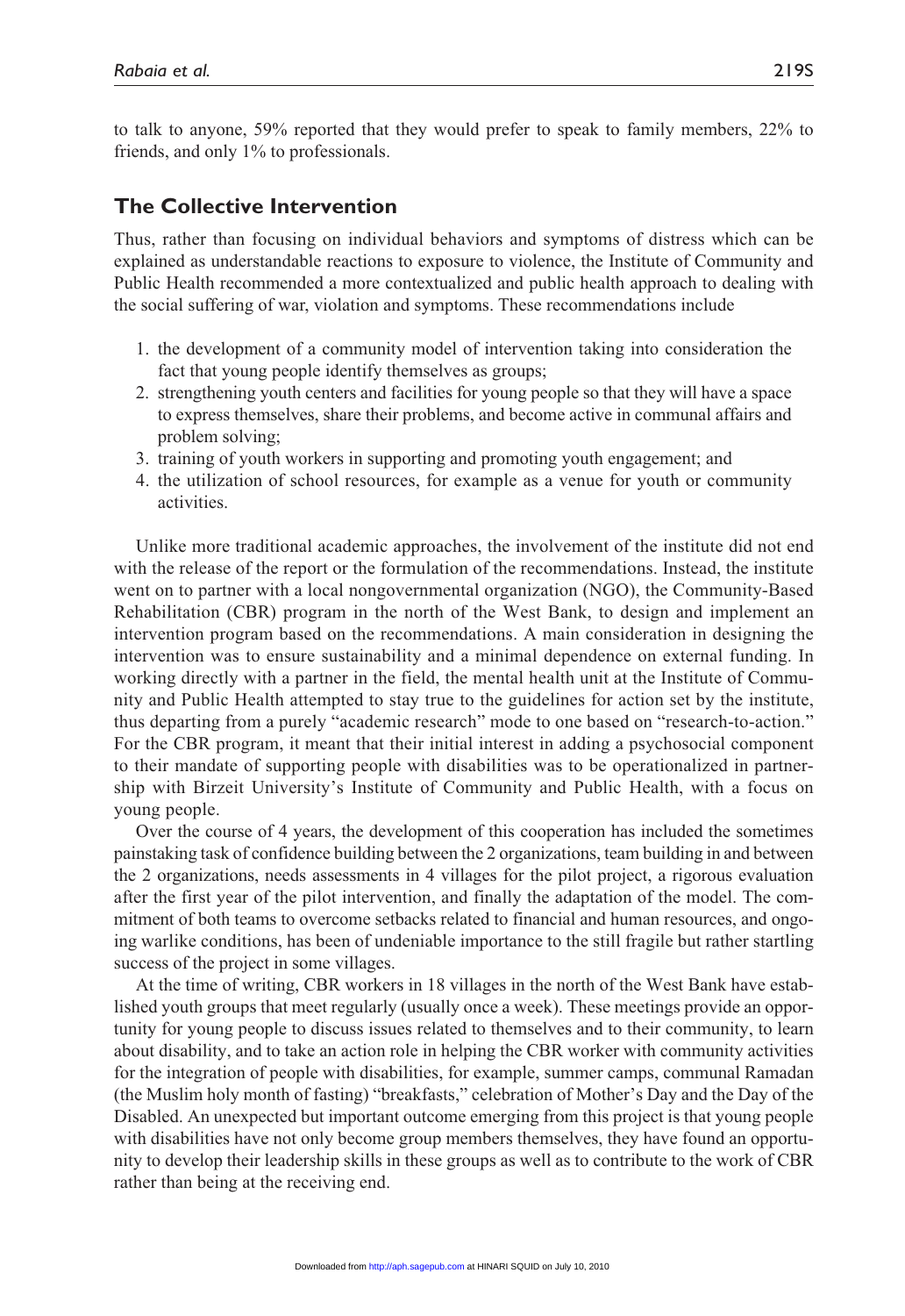In an external evaluation exercise in November 2009, a CBR worker expressed what her youth group meant to her:

I think every CBR worker should form a youth group. I used to be anxious about organizing community activities; but now with the group, they do it for me and the activities become bigger and more successful . . .

Youth group members in turn spoke with pride of their organizing role:

The community point of view towards youth is negative, they think youth are doing nothing. But our work here in the group changes their point of view. We are working and doing many activities, at least one activity every month.<sup>12</sup>

# **Conclusion: The Complexity of Trauma and Resilience**

"Treating" young people's symptoms of distress or generalizing PTSD within a population tends to coincide with a disregard for the moral issues related to the trauma. Fassin and Rechtman explain in their concluding chapter of *The Empire of Trauma*:

By reducing, whether in clinical terminology or in common language, the link between what happened and what was experienced to a set of symptoms, or even of predefined representations (the fact of being traumatized), it obscures the diversity and complexity of experiences. It conceals the way in which experiences take on multiple meanings in a collective history, in a personal life story, in a lived moment.

The research-to-action project between a Palestinian academic institution, a Palestinian NGO, and Palestinian young people living in the villages described here, is an example of a collective intervention to support resilience in an environment of protracted warlike conditions and violation. This particular form of intervention acknowledges the collective nature of people's suffering that is located within a specific context of historical and sociopolitical injustice. In the absence of the recovery of justice, interventions should not primarily focus on "individual treatment" but rather on strengthening social resilience.

This project is ongoing and challenges to its success continue to unfold. Nonetheless, the fact that it is designed and steered by a local Palestinian academic institution in collaboration with a local Palestinian partner in the field may be of interest to those global health researchers who see the flow of global health research as not only North–South or West–East but also vice versa.

#### **Acknowledgments**

The authors thank the colleagues of the Institute of Community and Public Health, Birzeit University, the Community Based Rehabilitation North program, and last but not least the young people in the CBR youth groups and their communities, for working with us to develop this research project. We also thank the International Development Research Center, Canada, for their generous financial support.

#### **Declaration of Conflicting Interests**

The authors declared no potential conflicts of interest with respect to the authorship and/or publication of this article.